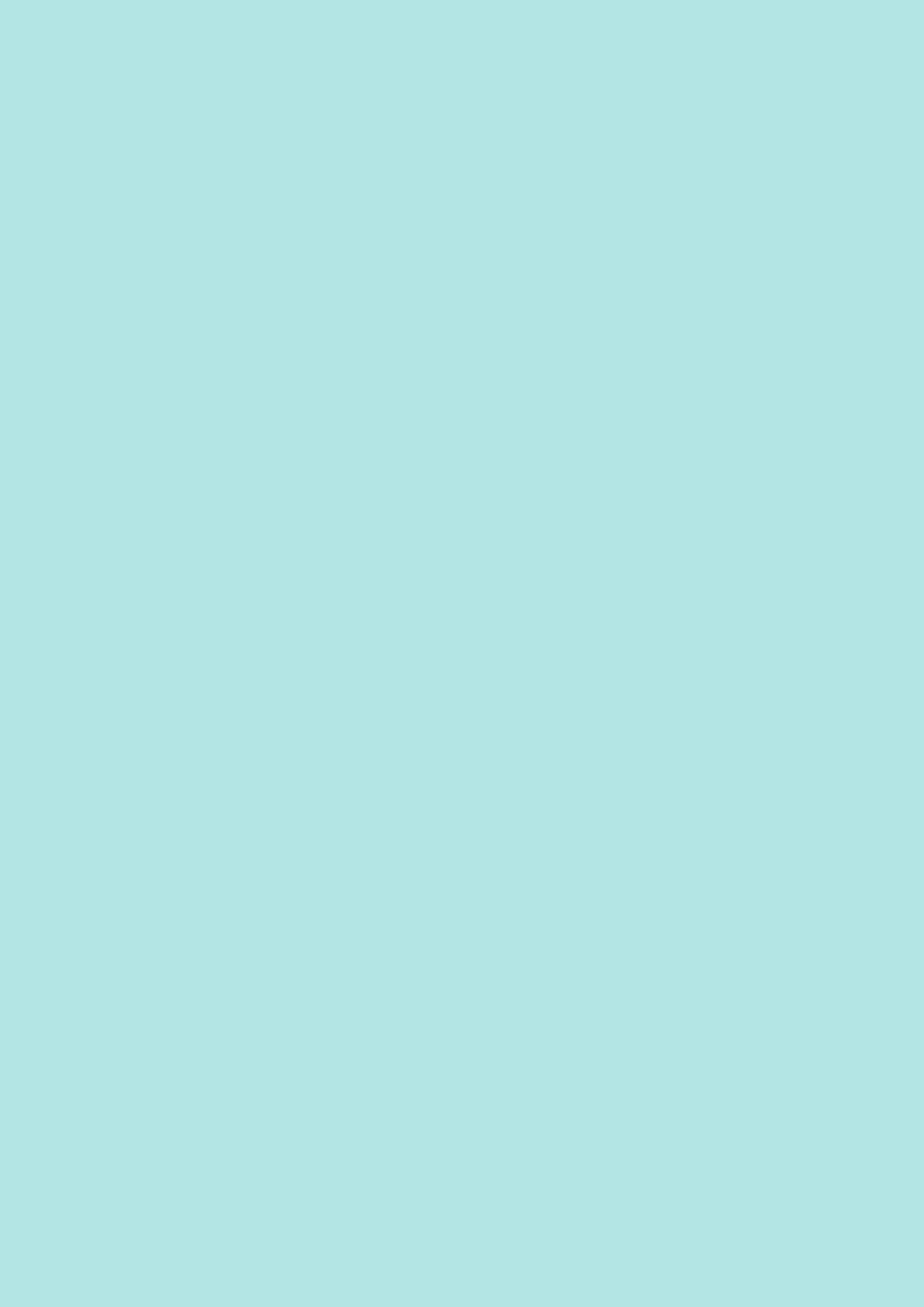| <b>CHAPTER-I</b> |                          |  |  |
|------------------|--------------------------|--|--|
|                  | <b>INTRODUCTION</b>      |  |  |
| $\vert$ 1.       | <b>About this Report</b> |  |  |

This report contains the results of Compliance Audits of various Departments under Economic Sector of the Government of Madhya Pradesh conducted during 2017-18 in compliance with the CAG's audit mandate under Article 151 of the Constitution of India and the CAG's (Duties, Powers and Conditions of Service) Act, 1971.

This Report aims to assist Madhya Pradesh Legislative Assembly to ensure executive accountability and to improve the process of governance and public service delivery by various Departments.

The layout of the Report is as under:

- 1. **Chapter I**: General information about the audited entities.
- 2. **Chapter II**: Audit on "Execution of work through Turnkey Contracts in Water Resources Department" and 10 Audit paragraphs.

#### **1.2 Profile of audited entities**

Seventeen out of total 53 Departments in Madhya Pradesh fall under the Economic Sector. These Departments are headed by Additional Chief Secretaries/Principal Secretaries, who are assisted by Commissioners/ Directors and subordinate officers under them.

The trend of budget estimate and actual expenditure of the State Government during 2013-18 is as detailed in **Chart 1.1**.



**(Source: Appropriation Accounts of respective years)**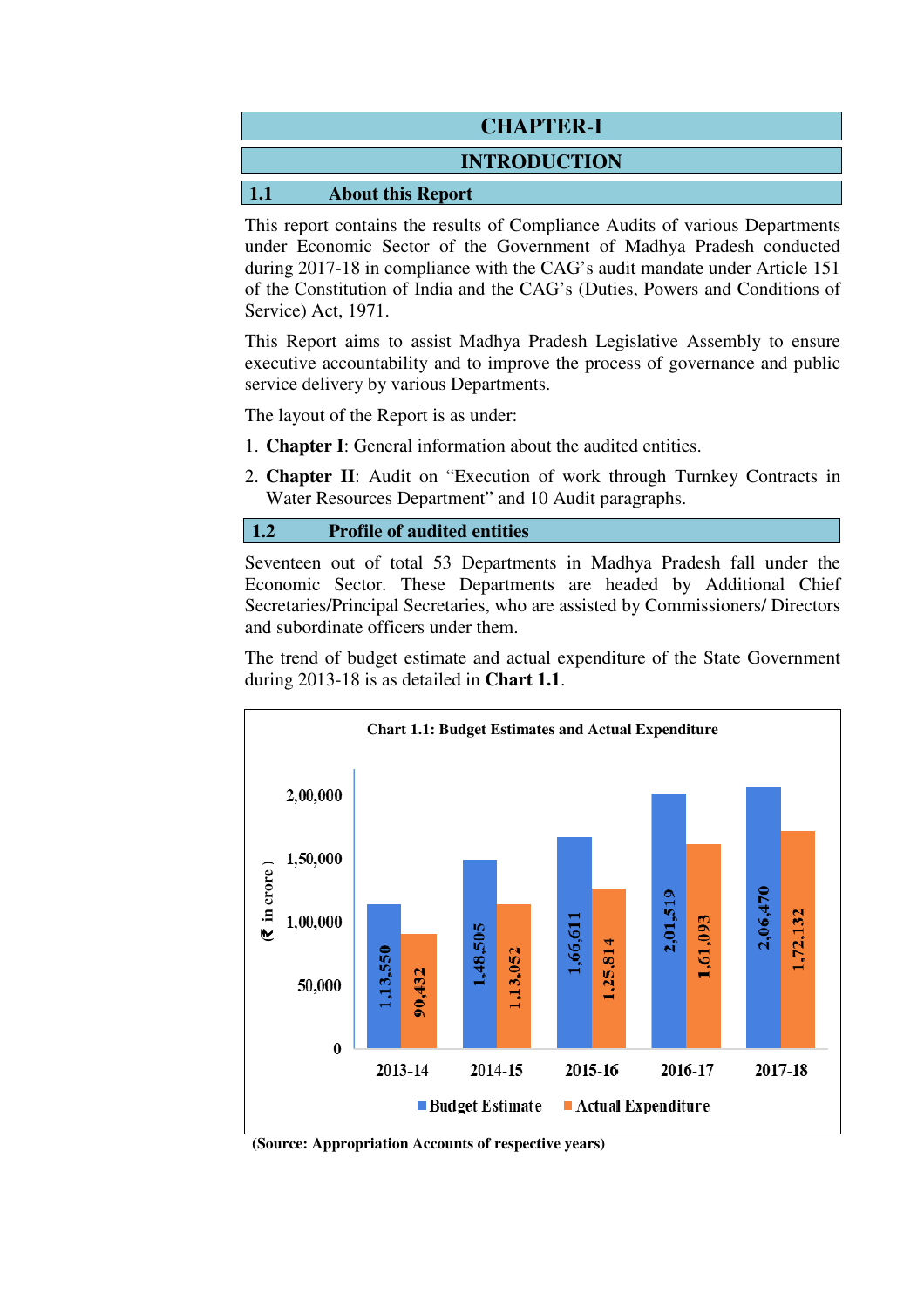The trend of expenditure of five major Departments under Economic Sector during 2015-16 to 2017-18 is given in **Table 1.1**.

|                                                                                |             |             | $($ $\overline{\mathbf{\mathsf{F}}}$ in crore) |  |  |
|--------------------------------------------------------------------------------|-------------|-------------|------------------------------------------------|--|--|
| <b>Department</b>                                                              | $2015 - 16$ | $2016 - 17$ | 2017-18                                        |  |  |
| Public Works                                                                   | 6.319.77    | 8,253.99    | 8,172.01                                       |  |  |
| <b>Water Resources</b>                                                         | 5.954.12    | 7.423.14    | 7,042.41                                       |  |  |
| Farmer Welfare & Agriculture Development                                       | 1.926.30    | 4,734.91    | 5,362.35                                       |  |  |
| Forest                                                                         | 2,035.77    | 2,159.63    | 2,277.47                                       |  |  |
| Narmada Valley Development Department                                          | 1,381.18    | 1,986.45    | 2,535.84                                       |  |  |
| (Source: Data collected from Finance Department, Covernment of Madhya Pradech) |             |             |                                                |  |  |

**Table 1.1: Expenditure of major Departments under Economic Sector** 

**(Source: Data collected from Finance Department, Government of Madhya Pradesh)** 

### **1.3 Audit Coverage**

During the year 2017-18, the Accountant General (Economic and Revenue Sector Audit), Madhya Pradesh conducted compliance audits of 449 out of total 1,495 auditable units under 17 Departments pertaining to the Economic Sector along with Audit on "Execution of work through Turnkey Contracts in Water Resources Department".

### **1.4 Response of the Government to Audit**

Audit affords four stage opportunity to the audited units/Departments to elicit their views on audit observations, viz.

- • **Audit Memos**: Issued to the head of the audited unit during the field audit to be replied during the audit itself.
- • **Inspection Reports:** Issued within a month of the completion of audit to be replied by the head of audited unit within four weeks.
- • **Draft Paragraphs:** Issued to Head of the Departments, under whom the audited unit functions, for submission of departmental views within six weeks for consideration prior to their being included in the Audit Report.
- **Exit Conference:** Opportunity is given to Head of Departments and State Government to elicit Departmental/Government's views on the audit observations prior to finalisation of the Audit Report.

In all these stages, Audit strives to provide full opportunity to audited units/Heads of Departments/State Government to provide rebuttals and clarifications and only when departmental replies are not received or are not convincing, the audit observations are processed for inclusion in the Inspection Report or Audit Report, as the case may be. However, it has been noticed that the audited units/ Departments, in most of the cases, do not submit timely and satisfactory reply addressing audit concerns as indicated below:

# **1.4.1 Inspection Reports (IRs)**

A detailed review of IRs issued up to March 2018 to 1,495 Drawing and Disbursing Officers (DDOs) pertaining to 17 Departments revealed that 25,123 paragraphs contained in 6,231 IRs were outstanding for settlement for want of convincing replies as on 31 March 2019. Of these, the DDOs submitted initial replies against 23,049 paragraphs contained in 5,974 IRs while, in respect of 2,074 paragraphs contained in 257 IRs, there was no response from DDOs.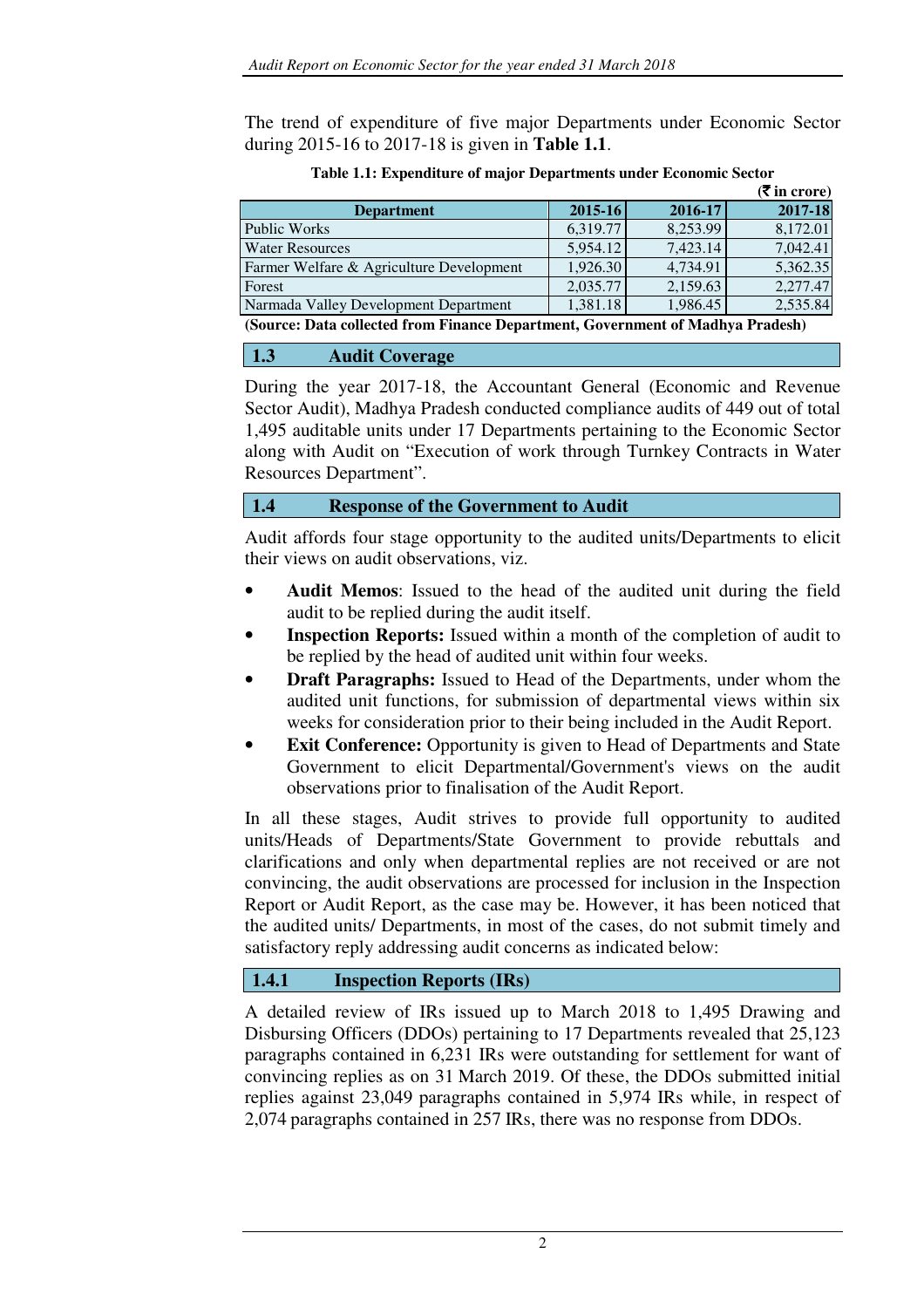The status of outstanding IRs is given in **Table 1.2**.

**Table 1.2: Outstanding IRs and Paragraphs (issued up to 31 March 2018) as on 31 March 2019** 

| Sl. No. | <b>Period</b>      | <b>No. of outstanding IRs</b><br>( <i>per cent</i> ) | <b>No. of outstanding Paras</b><br>(per cent) |
|---------|--------------------|------------------------------------------------------|-----------------------------------------------|
|         | 2017-18            | 465(08)                                              | 3,539(14)                                     |
|         | year to 3 years    | 1,447 (23)                                           | 8,063(32)                                     |
|         | 3 years to 5 years | 930(15)                                              | 3,909(16)                                     |
| 4       | More than 5 years  | 3,389 (54)                                           | 9,612(38)                                     |
|         | <b>Total</b>       | 6,231                                                | 25,123                                        |

During 2017-18, seven meetings of Audit with departmental officers (Audit Committee Meetings) were held, in which 299 IRs and 1,972 Paras were settled.

#### **1.4.2 Compliance Audit**

For the present Audit Report 2017-18, Audit on "Execution of work through Turnkey Contracts in Water Resources Department" and 10 Draft Paragraphs were forwarded to the Administrative Secretaries concerned to elicit their views on the audit observations. No replies have been received till January 2020 for three out of 10 Audit Paragraphs, despite repeated reminders.

#### **1.5 Action taken on earlier Audit Reports**

According to the rules of procedure for the internal working of the Public Accounts Committee (PAC), the Administrative Departments were to initiate *suo moto* action on all Audit Paragraphs and Performance Audit/Compliance Audit paragraphs featuring in the Comptroller and Auditor General's Audit Reports, regardless of whether these are taken up for examination by the PAC or not. They were also to furnish detailed Action Taken Notes (ATNs), duly vetted by audit, indicating the remedial action taken or proposed to be taken by them.

During the years 2011-12 to 2016-17, 108 audit paragraphs were reported in the Audit Reports on Economic Sector. Of these, PAC had taken up 50 paragraphs for discussion and 48 paragraphs for written reply, while 10 audit paragraphs of the year 2016-17 are yet to be selected either for oral discussion or for written reply by the PAC. Out of 17 recommendations of PAC on these paragraphs, Government has taken action on five recommendations as on April 2019 as detailed in **Table 1.3**.

| <b>Status</b>         | Audit Report on Economic Sector for the year 2011-12 to 2016-17       |  |  |  |
|-----------------------|-----------------------------------------------------------------------|--|--|--|
| Total<br>no. of Audit | 108                                                                   |  |  |  |
| Paras                 |                                                                       |  |  |  |
| Taken up by PAC for   | 50                                                                    |  |  |  |
| oral discussion       |                                                                       |  |  |  |
| Taken up by PAC for   | 48                                                                    |  |  |  |
| submission of written |                                                                       |  |  |  |
| reply                 |                                                                       |  |  |  |
| Recommendations       | 17 (Nine paras under oral discussion + Eight paras for written reply) |  |  |  |
| made by PAC           |                                                                       |  |  |  |
| Action taken by the   | 05 (Three paras under oral discussion + Two paras for written reply)  |  |  |  |
| Department            |                                                                       |  |  |  |

**Table 1.3: Status of PAC discussion, Madhya Pradesh, Vidhan Sabha**